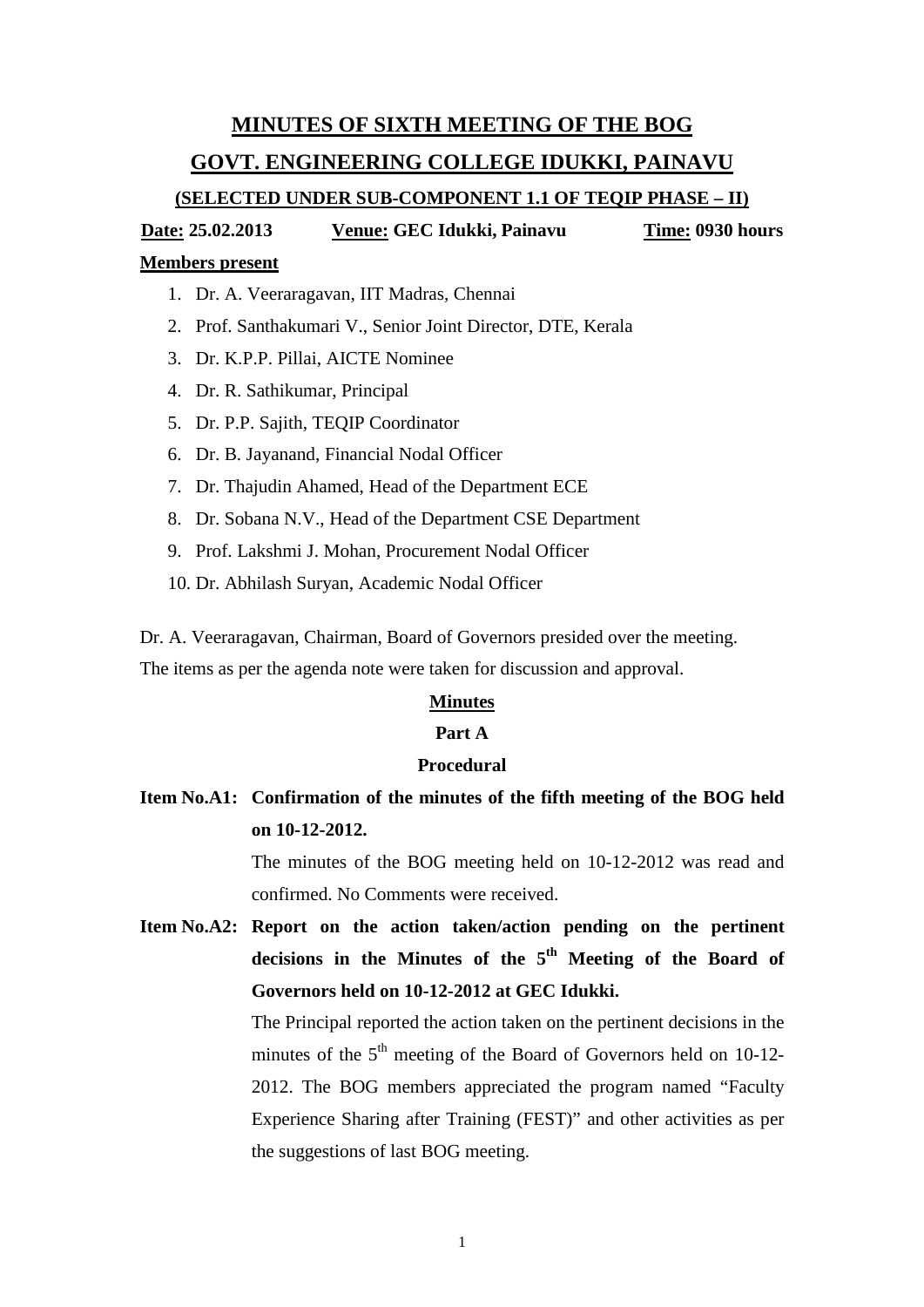# **Item No.A3: Cumulative list of the action taken/action pending on the various Board decisions in the past.**

The  $4<sup>th</sup>$  BOG meeting on 17-09-2012 recommended to conduct diagnostic test for final year students to identify the weakness related to employability. The BOG discussed the matter and directed the placement officer Dr. B. Jayanand to initiate steps to identify the weakness related to employability.

#### **Part B**

#### **Discussion, consideration and Ratification**

**Item No.B1: Consideration of the various procurement packages cancelled till date**.

> Prof. Lakshmi J. Mohan, Procurement Nodal Officer presented the cancelled list of items in the approved procurement plan till date. The BOG discussed the case in detail and the Nodal officer explained the reason for cancellations. The BOG approved the cancellations as per the details given in the Annexure B1. The BOG requested the TEQIP nodal officers to learn lessons from the past experience and the reasons for the cancellations of orders for procurement of equipment and ensure that such cancellations are avoided in future, so that the funds are utilized as per the procurement plan.

### **Item No. B2: Consideration of newly created procurement packages**

Since the procurement plan has been prepared in 2010, NPIU and SPFU have given permission for revising the existing procurement plan [Ref: Mail from Prof. A.U. Digraskar, Central Project Advisor, NPIU, dated 09-01-2013). For setting up the laboratories for the PG programs, strengthening UG Laboratories, improving the learning faculties and improving the other facilities in the campus, the procurement Nodal Officer, Prof. Lakshmi J. Mohan presented new package proposals submitted by various departments. The BOG discussed the proposal in detail and approved the list as per the Annexure B2. The members reiterated that expenditure to the tune of Rs. 2 crores (for Procurement) has to be made before  $31<sup>st</sup>$  of March 2013.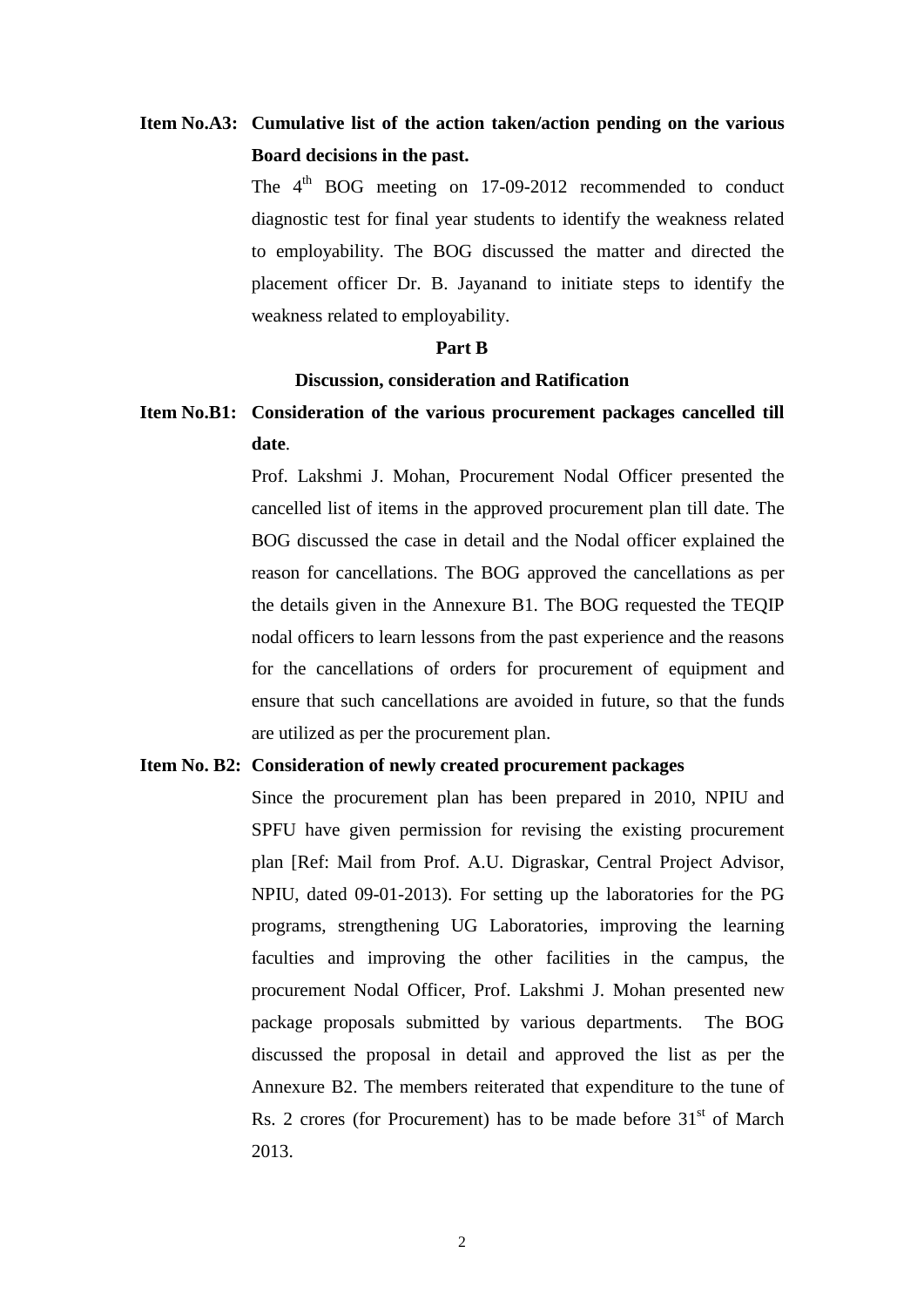#### **Item No. B3: Consideration of the cancelled civil works and new proposals**

Prof. Jomy Thomas, Civil Works Nodal officer, presented the status of approved civil works. The Nodal officer explained the reasons for cancellation of some of the civil work packages and inclusion of new packages. The BOG considered and approved the cases as per the Annexure B3.

# **Item No. B4: Consideration of the procurement of MIS software and recruitment of temporary data entry operator for MIS office.**

For effective project implementation and project monitoring, NPIU proposed to procure MIS software for the activity "Institutional Management Capacity Development". NPIU also proposed that institution should have an MIS cell equipped with adequate full time staff i.e. at least 2, 1 MIS officer and other MIS data entry operator.

With reference to the above, Prof. Lakhmi J. Mohan, Procurement Nodal Officer proposed the purchase of an integrated Campus Management Software (A proprietary product) from Orell Software Solutions Pvt. Ltd**.** Cochin (Included in Annexure B2: Agenda Item B2.) and also reported that another TEQIP Phase II institution, RIT Kottayam has already purchased this software from Orell Software Solutions Pvt. Ltd**.** Cochin. Members discussed this proposal and approved the same, if the performance of the software and maintenance support is found to be satisfactory. Feedback from RIT may be requested in this regard.

Regarding recruitment of temporary staff for MIS, the BOG suggested to recruit MIS staff after purchase of the software and successfully installation of the MIS software.

# **Item No. B5: Consideration of the various academic programs for the next six months**

Academic Nodal Officer, Dr. Abhilash Suryan presented the academic activities planned for the next six months. The BOG suggested various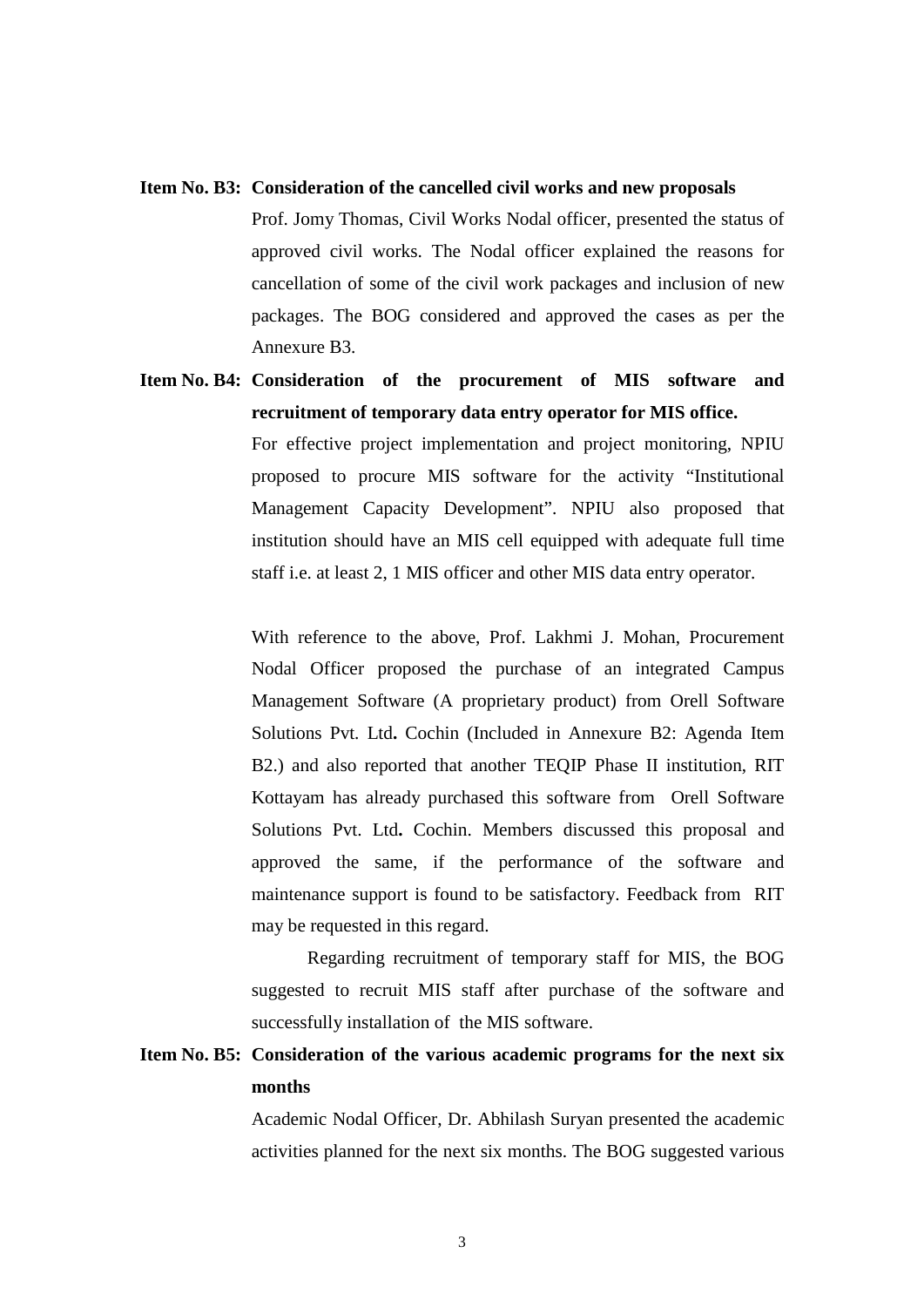academic activities to improve the image of the institution. BOG members suggested inviting experts from Institutes of national Importance like IITs, IISc and NITs etc., and initiate collaborative research with GEC Idukki. The members suggested the faculty members to take up innovative projects on challenging issues facing the country using the latest technology. The members also suggested that the college should take up socially relevant projects in the area of Information Communication Technology like Cyber security, Speech recognition, Cloud computing, Visual and audio aids etc.

The BOG approved the proposal as per the agenda item and is placed in the Annexure B4.

**Item No. B6: Ratification of the various in house training programs for the faculty, technical staff and administrative staff.**

> The BOG ratified the in house training programs for the staff as per the Annexure B5.

**Item No. B7: Ratification of the various in house training programs for the students.**

> The BOG ratified the in house training programs for the students as per the Annexure B6.

- **Item No. B8: Ratification of the various training program attended by faculty, Technical and administrative staff outside the institution** The BOG ratified the training programs attended by faculty, Technical and administrative staff outside the institution as per the Annexure B7.
- **Item No. B9: Ratification of the purchase of consumables and other minor items for the TEQIP office till date**

The BOG ratified the purchase of consumables and other minor items for the TEQIP office from April 2012 to  $20<sup>th</sup>$  February 2013. The details of consumables and other minor items purchased as approved by the BOG are given in the Annexure B8.

## **Part C**

#### **Reports**

**Item No. C1: The status of fund position as on 25.02.2013.**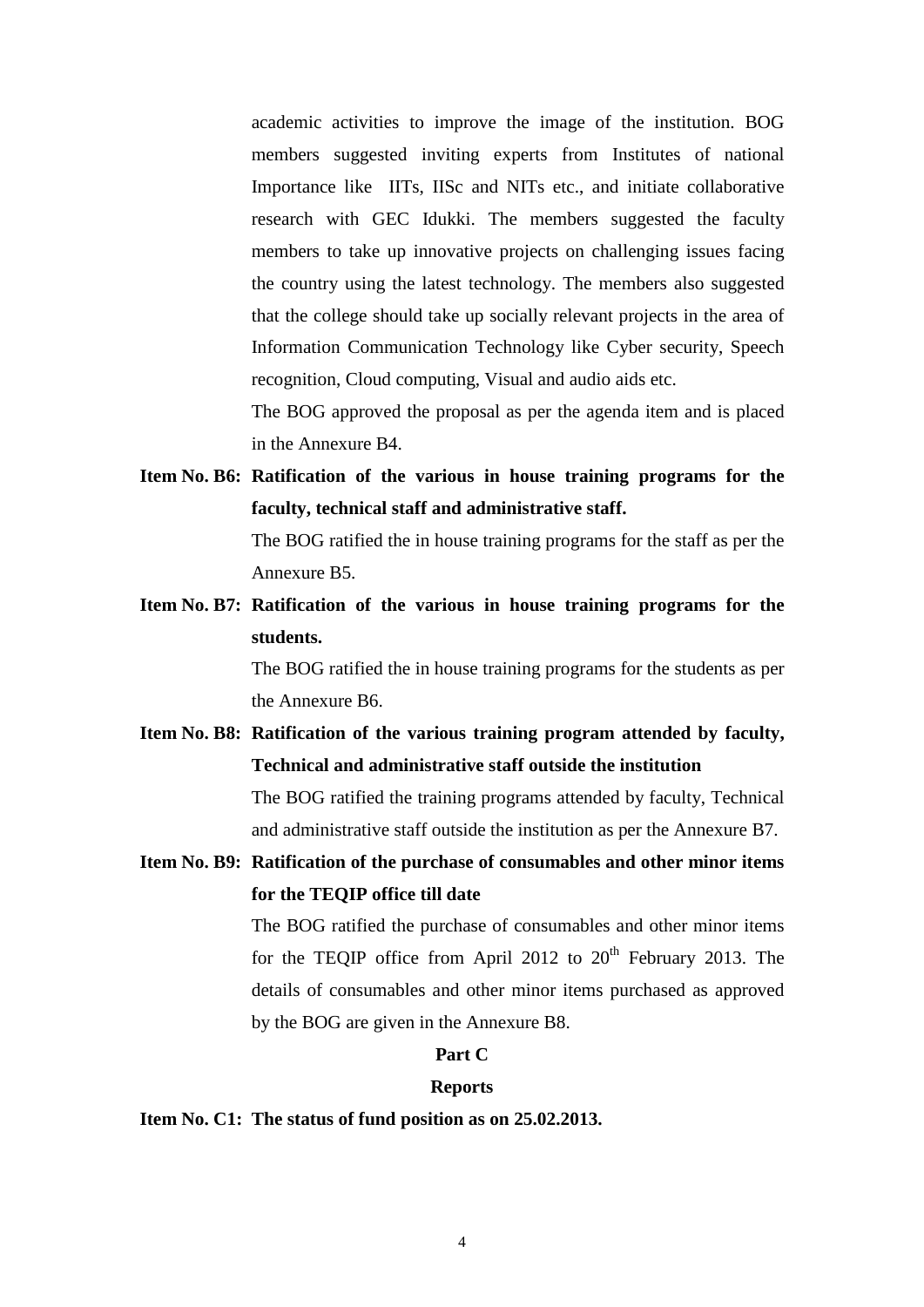The Principal explained the status of fund position as on 25-02-2013, and also presented category wise expenditure. From the allotted amount of Rs.200 lakhs, Rs.88.61994 lakhs has been spent as on 25- 02-2013. The BoG advised the Institute to expedite the procurement process, so that the funds allotted can be utilized as per the plan schedule.

## **Item No. C2: The status of faculty position as on 25-02-2013**

The Principal presented the status of faculty position as on 25-02-2013. The members raised concern over the vacancy in the Associate cadre level (9 vacancies out of 13 sanctioned posts). The Principal also informed that the current maximum pay fixed for Guest Lecturers with M. Tech. is Rs.25,000/- which is found to be not attractive. In line with the salary of newly recruited faculty members in technical institutes, it was proposed that the salary for the guest lecturers needs a relook. The BOG approved the proposal of the Institute for payment of an extra amount of Rs.5,000/month for those guest faculty (with M. Tech qualification) who meet the stipulated total hours, so that the total monthly salary for guest lecturers with M.Tech qualification is a maximum of Rs.30,000/-. on pro rata basis. The expenditure may be booked under the head, 'Incremental Operating Cost (IOC)'.

### **Item No. C3: Status of the Construction projects as on 25-02-2013.**

The BOG members expressed satisfaction over the various Sate Government funded construction projects progressing in the campus.

### **Item No. C4: Status of the new PG/UG programs as on 25-02-2013**

The Principal reported that, new M. Tech in Information Technology is to be approved by the AICTE and M. Tech in VLSI and B. Tech in Mechanical Engineering are to be approved by the MG University.

#### **Item No. C5: Accreditation status of the UG programs**

Prof. Amby, Accreditation Coordinator presented the current status of accreditation process of the institution. The members suggested the details of the planning for the preparation of Self Assessment Report (SAR) and mock accreditation audit by the middle of March 2013 so as to do a self assessment of the Institute's preparedness for getting its